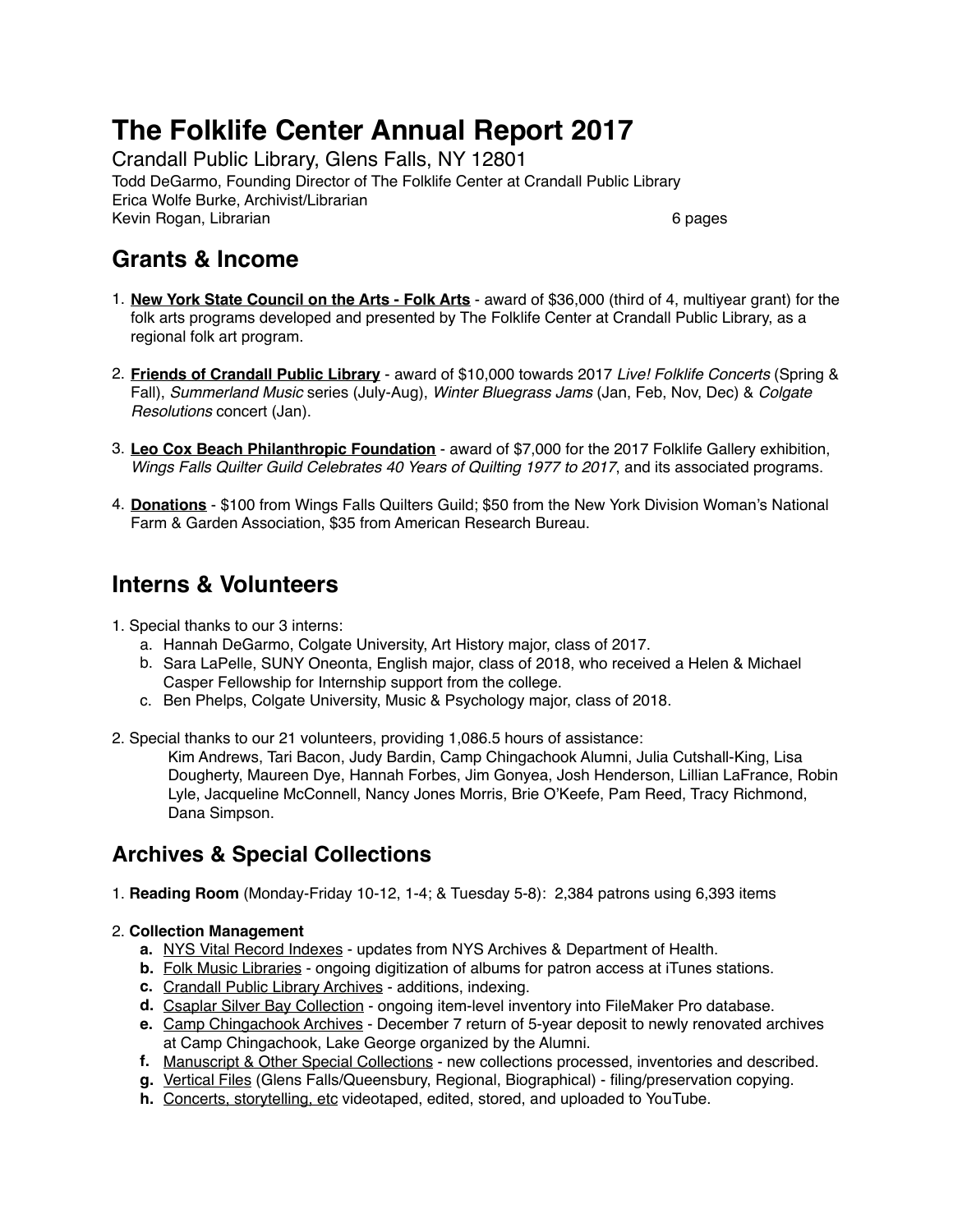#### 3. **New Collections**

- a. Holden Reference Book Collection: 537 new titles on Polaris catalog.
- b. Special Titles & Other Publications
	- i. Judge John Austin's library, donated by son Jay Austin; duplicates to area historical societies.
	- ii. South Glens Falls high school yearbooks.
	- iii. Misc materials (books, pamphlets, ephemera) purchased from Leslie Kendall.
	- iv. Model railroad magazines (1349 issues) donated by Daniel Brown, Glens Falls.
	- v. *Old House Journal* (magazines) donated by Daniel Brown, Glens Falls.
	- vi. *Adirondack Map 1908* by NYS Forest, Fish, Game Commission, donated by Lola Meyer, Holiday, Florida
	- vii. Fort Edward high school yearbooks (1998-2010, 2012, 2013, 2015-2017).
	- viii. *Sanborne Fire Insurance Map of Glens Falls 1908* (large atlas with additions) donated by McPhilips Insurance Company, Glens Falls, NY.
	- ix. *Fourth Lake: 100 Summers* donated by author, Julie Hutchinson.
	- x. 1895 Dictionary, 2 volumes, from Richard Hudnut Pharmacy, donated by Herbert B. Hudnut, Glens Falls.
	- xi. Assorted books donated by Bill Crawshaw, Stillwater.
- c. Manuscript Collections
	- i. Women's March, January 21, 2017, collection of photographs and memorabilia.
	- ii. Glens Falls Community Theater additions.
	- iii. William Gubitz Book Binder Account Books, donated by the Chapman Historical Museum.
	- iv. American Association of University Women Archives additions.
	- v. Christ Church United Methodist additions to files.
	- vi. Teresa Lanfear Diaries 1955-2000, 11 volumes, donated by Eugene Ward, Queensbury
	- vii. Wings Falls Quilters Guild Archives additions of 6 scrapbooks & 4 Block of the Month.
	- viii. Women's Suffrage 100th Anniversary photographic documentation of Rally in City Park, May 7 and video documentation of Convention at First Baptist Church, Glens Falls, October 21.
- d. Folk Art Collections
	- i. Fingernail Fiddle #12, Fingernail Fiddle Box #3 by Eric L. Ball, South Glens Falls.
	- ii. Edward Eggleston Signature Quilt (85 x 106 inches, circa 1880) donated by Elizabeth A. Branson of California.
	- iii. Half Moon ship model donated by Donald E. Sevits of Saratoga Springs.
- e. Art & Objects Collections
	- i. *Three from Three* limited edition broadside by Richard Carella, Weathered Orb Press.
	- ii. *Book of No-One*, poems by Richard Carella, limited edition, hand-numbered & signed.
	- iii. *Book of Nothing*, poems by Richard Carella, clothbound limited edition, press numbered & signed, printed from handset type by Chester Creek Press.
	- iv. David Grey art prints of downtown Glens Falls, donated by Grace Kanner, Queensbury

## **Folklife Gallery**

- 1. **A Wings Falls Quilters Guild Celebrates 40 Years of Quilting 1977-2017** an original Folklife Gallery exhibition on display January 11 to July 7, 2017, curated by Marina Skea & Linda Zila of the Wings Falls Quilters Guild. Associated programs included:
	- a. Reception: January 18, 5 to 7 pm, 70 attendees.
	- b. Quilters of Gees Bend, film hosted by Library's Film series, February 7.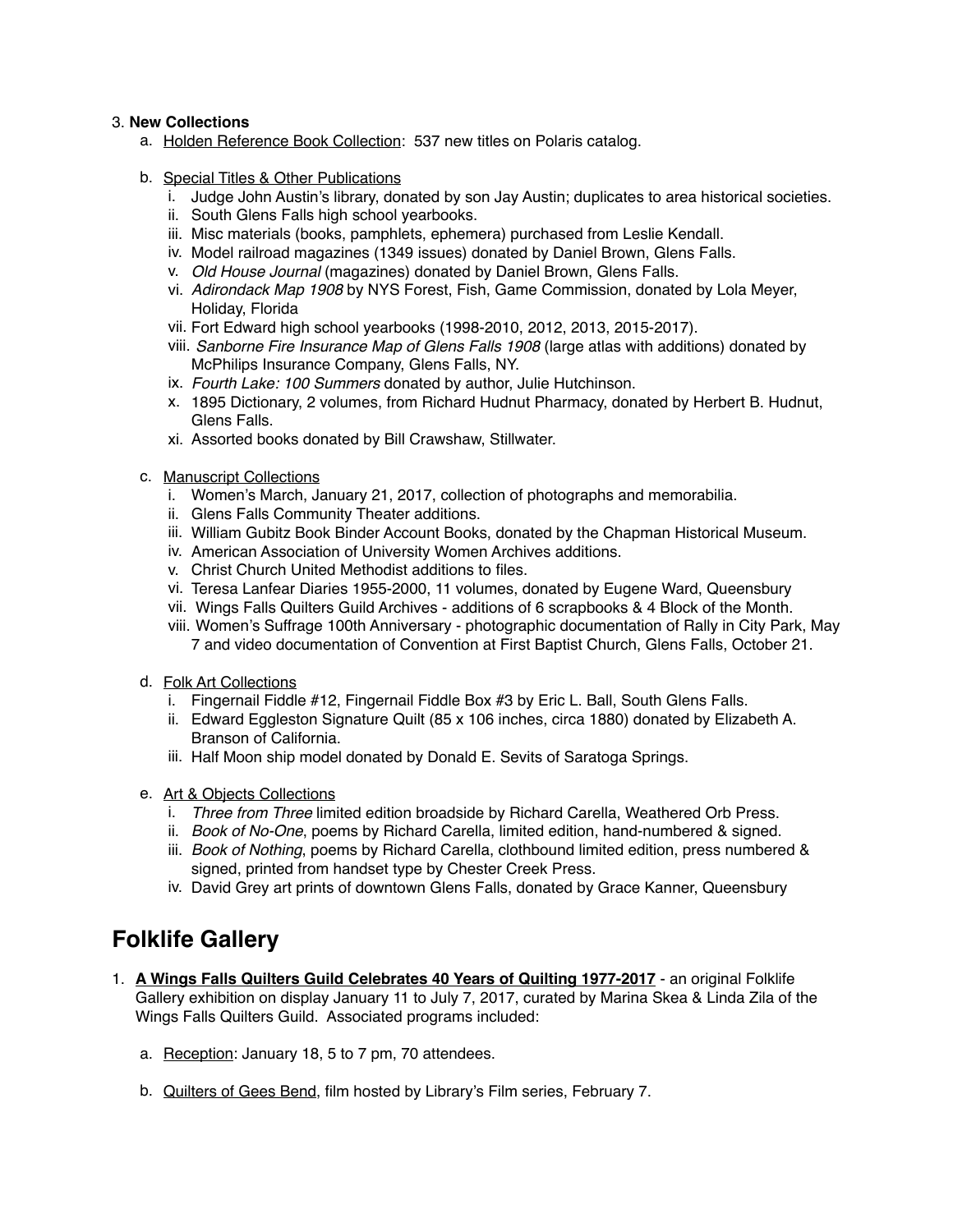- c. Make a Toy-Sized Quilt with Jeanne Kozloski, co-hosted by the Children's Department, February 22, 10 am to noon, 38 kids & 12 helpers.
- d. Trails to Tales: Schoharie County Quilt Barn Trail, illustrated talk by Ellen McHale & Virginia Schaum, April 19 at 7 pm, 25 attendees.
- e. Sharing a Passion for Quilts Block Therapy, illustrated talk & historic appraisals by Bonnie Dwyer, May 24 at 7 pm, 20 attendees.
- 2. **Rights, Race & Revolutions: A Portrait of LIFE in 1960s by Grey Villet**  July 24 to December 31, 2017 (extended to January 31, 2018) in the Folklife Gallery. This exhibition is co-curated by Villet's wife, Barbara Villet, who had been Grey's collaborator during his career with LIFE, and is a longtime resident of Washington County, NY. From 1950s to 1980s, the South African-born Villet traveled America and the world for LIFE magazine, exposing the changing nature of the times in images that were, in his words, "as real as real can get." Drawn from politics, sports, major news events, and essays, the selections from this work arrive at a portrait of the period while tracing a journey of personal and professional growth that carried Grey to a place of eminence among photojournalism's great masters. Accompanying programs:
	- a. Loving, film presented by Library's Film series, September 12, 2:30 & 6:30 pm
	- b. Reception on September 14, 5 to 7 pm with estimated 100 attendees.
	- c. The Lovings: An Intimate Portrait, author talk and book signing by Barbara Villet, Friday, October 13, 7 pm at Northshire Bookstore, Saratoga Springs, 30 attendees.

#### **Cultural Programs - (music, storytelling, workshops, presentations)**

#### 1. **YouTube: The Folklife Center at Crandall Public Library**

- a. Our own original content: 239 videos, with 109 subscribers and 50,700 views.
- b. Playlists (# of videos):
	- i. Live! Folklife Concerts (117)
	- ii. Do Tell: Learning to Perform Personal Stories (51)
	- iii. Portraits: Documentary Shorts (16)
	- iv. Live! Storytelling (13)
	- v. Summerland Music Society (12)
	- vi. Around the Library (6)
	- vii. Folklife Gallery Exhibitions (5)
	- viii.Special Collections & Archives (2)
	- ix. Folklife After Hours (2)
	- x. Empire City Stories (1)
- c. Also featuring subscription to 12 organizations with folklife interest
- 2. **Colgate Resolutions Live!** co-ed a cappella group's 25th anniversary tour, January 12, 7 pm, funded in part by the Friends of Crandall Public Library, with the entire free concert recorded live and added to our YouTube page; 255+ attendees (with many more turned away).
- 3. **Winter Bluegrass Jam** a musical series for pickers and listeners alike, hosted by Alan Epstein, sponsored by the Folklife Center on the 3rd Thursdays of the winter months (November, December, January, February):
	- a. January 19 20 musicians + 60 listeners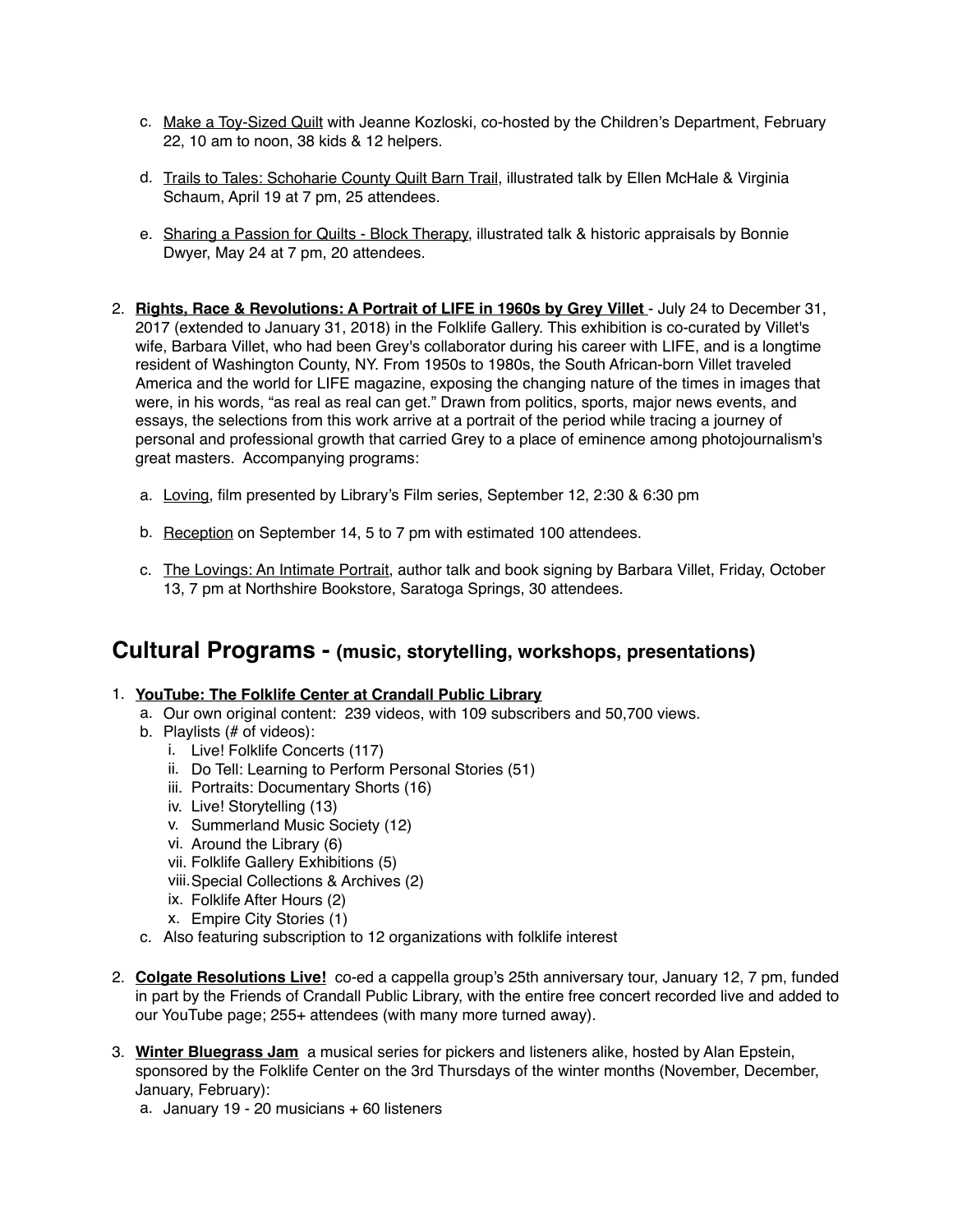- b. February 16 16 musicians + 50 listeners
- c. November 16 15 musicians + 40 listeners
- d. December 21 20 musicians + 30 listeners.

#### 4. **Black History Celebration**

- a. Solomon Northup, 12 Years a Slave, portrayed by Clifford Oliver Mealy, January 25, 48 attendees.
- b. Peace Corps Cameroon, illustrated talk by Renee St. Jacques, February 1, 7 pm, 54 attendees.
- c. Inspiration Street: Two City Blocks That Helped Change America, author talk and book signing with Darrell Laurent, February 8, 9 attendees.
- 5. **Family History One-to-One** 3rd Wednesday of the month (January to December) personalized help offered by volunteer genealogist Lisa Dougherty in the Folklife Center's research room 10 to noon.
- 6. **Live! Folklife Concert Series**, featured 12 live concerts in the Spring, and 6 concerts in the Fall, free to the public, thanks to funding from the Friends of Crandall Public Library (who also distribute our publicity bookmarks at their book sales) and the New York State Council on the Arts-Folk Arts Program. All are on Thursdays, 7 to 9 pm (doors open 6:30) in the Community Room with portable stage & sound system, digital video recorded with 3 cameras for the archives, with 2 songs from each concert posted to our YouTube channel, *The Folklife Center at Crandall Public Library*:
	- a. March 9 -Ameranouche 155 attendees.
	- b. March 16 Fellow Pynins 110 attendees.
	- c. March 23 Copley Street with Owen Marshall 160 attendees.
	- d. March 30 Laney Jones & the Spirits 125 attendees.
	- e. April 6 Homegrown String Band 155 attendees.
	- f. April 13 Oliver the Crow 110 attendees.
	- g. April 20 Old Songs Forward Into the Light- 135 attendees.
	- h. April 27 Slocan Ramblers 150 attendees.
	- i. May 4 Tom Connelly Aksten 88 attendees.
	- j. May 11 Ari & Mia 90 attendees.
	- k. May 18 Les Poules a Colin 140 attendees.
	- l. May 25 Ozere 115 attendees
	- m. September 14 Alex Smith & Dan Berggren 145 attendees.
	- n. September 21 Brother Brothers 110 attendees.
	- o. September 28 Qristina & Quinn Bachand 106 attendees.
	- p. October 5 5j Barrow 110 attendees.
	- q. October 19 Tim Connell & Cesar Garabini 120 attendees.
	- r. October 26 Honeysuckle 145 attendees.
- 7. **Ukrainian Craft Display**: collection of Loya Velesko on the 2nd floor in 3 cases between the Children's Department and the Friends Gallery, February 16 through April 30 (Easter).
- 8. *Adirondack Women, Woodblock Portraits by Cheryl Mirer*, exhibition loan to the Lake George Historical Society, May to December 2016, extended to September 2017.
- **9. Academy of Life Long Learning**: DeGarmo gave an illustrated talk on the exhibition and ongoing video project, Battenkill Inspired, Empire State College, Saratoga Springs, May 9, 25 students.
- 10. **Dream of America**, exhibit produced for Folklife Gallery to travel via Castelloni Art Museum at Niagara University for a western New York tour: GO ART! Bank of Castile Main Gallery in Batavia (May 16 to July 7) and GO ART! Idris Salih Gallery in Albion (July 15 to August 19).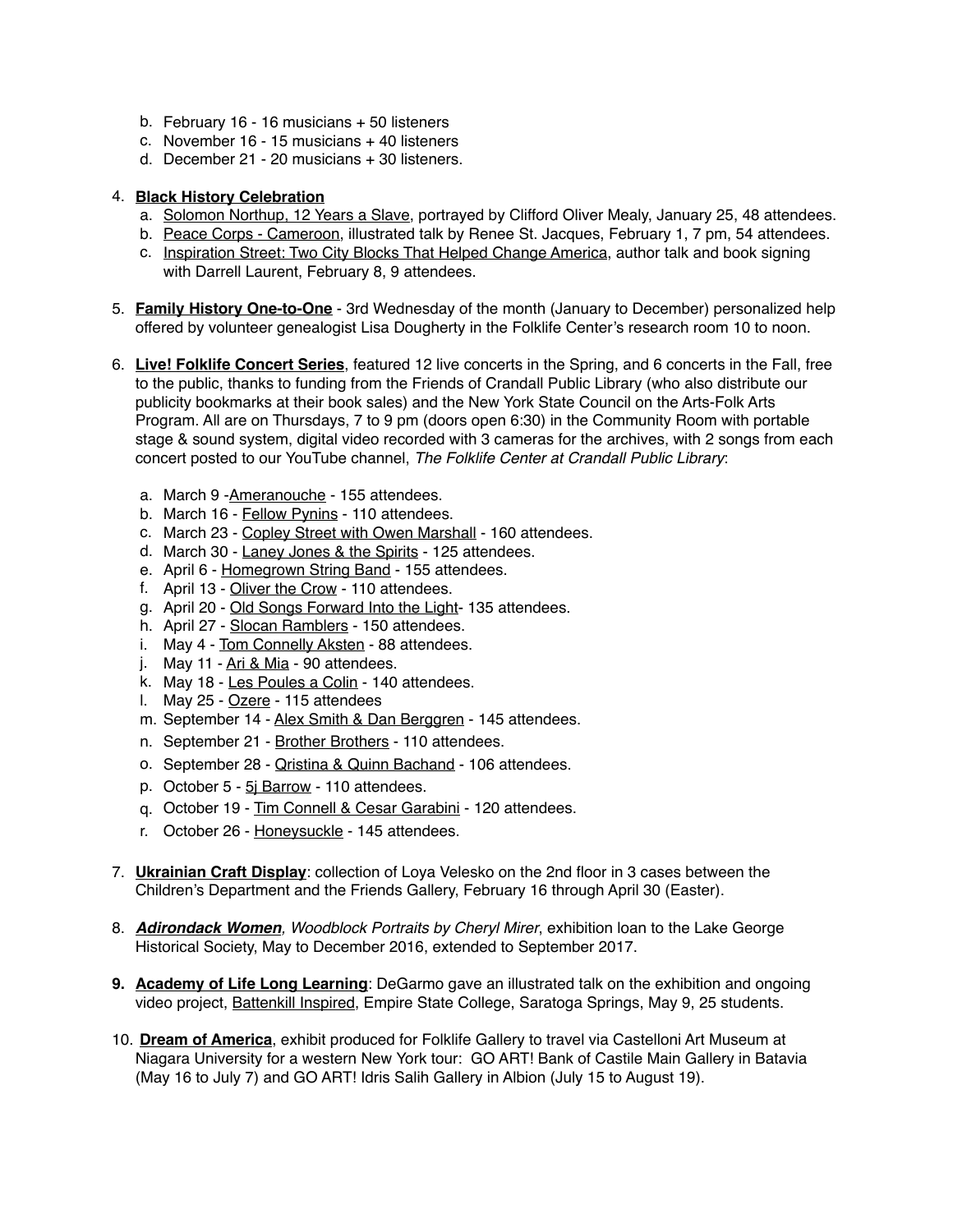- 11. **Summertime Music Society** indoor chamber music series presented free to the public on Thursdays at 7 pm (doors open 6:30), curated by Summerland Music Society's Carol Minor and Christopher Bush, and presented in partnership with the Folklife Center, and funded in part by Friends of Crandall Public Library:
	- a. July 13 Alfred Hitchcock's The Lodger (1927) silent, black & white film with live piano accompaniment by Cary Brown, 97 attendees.
	- b. July 27 A Night at the Opera, with Jose Adan Perez, baritone; Sahoko Sato Timpone, mezzosoprano; Michiyo Morikawa, piano. The stars of the off-Broadway hit Figaro (90210) present an evening of best-loved arias and duets from favorite operas, featuring selections from the Barber of Seville, Don Giovanni, The Marriage of Figaro, Cosi fan tutte and more, 107 attendees.
	- c. August 4 Carnival of Animals, co-hosted by the Children's Department for a 11 am show.
	- d. August  $9 TV 8$  feature Summerland rehearsals at the Library.
	- e. August 10 Upon the Water with Gary Ianco, violin, Alexsander Dvornichenko, viola; Charles Powers, cello; Matthew Way, double bass; Christopher Bush, basset horn; Carol Minor, piano, featuring Schubert's Piano Quintet in A major, D. 667 "The Trout" and more; 134 attendees.
- 12. **American Voices: Immigrant Stories** storytelling performance with storytellers Margaret French, Motoko Dworkin, and Barbara Aliprantis, Wednesday, October 4, 7 pm, 64 attendees (also filmed/ edited for our YouTube page.
- 13. **Do Tell: Learning to Perform Personal Stories** a free 4-part workshop series led by storytellers/ educators Margaret French and Betty Cassidy, on Mondays 6:30 to 8:30 pm (October 16, 23, 30, November 6), 21, 28, December 5), with participants final stories filmed and shared on our YouTube page.
- 14. **Glens Falls Senior Center**: talk by Erica Burke on Augustus Sherman, December 15, 50 attendees.
- 15. **Holiday Display in Folklife Center**: Christmas tree ornaments by local artists, paper snowflakes by staff and friends, holiday books for the season, Nativity puppets by Erica Burke.
- 16. **Tours of FC** March 16 Guilderland librarians (6); March 23, SUNY Adirondack (5); May 4 SUNY Adirondack (6); May 4 Capital District Library Council (6); May 9 Granville 3rd graders (92); August 4 President of New York Folklore Society Tom van Buren (2); November 28 Glens Falls Cub Scouts (30); December 4 Hudson Falls 3rd Graders (60).

### **Workshops & Meetings**

- 1. Todd DeGarmo & Kathy Naftaly participated in a New York State Council on the Arts -Folk Arts conference call January 19.
- 2. Todd DeGarmo participated in a New York State Folk Arts Roundtable conference call March 9.
- 3. Todd DeGarmo was interviewed by Anne Rappaport for a Western Kentucky University graduate school project, April 12
- 4. Todd DeGarmo attended the Champlain Valley National Heritage Partnership meeting at Lake George Historical Society May 18.
- 5. Kevin Rogan attended a documentary film workshop presented by the Vermont Folklife Center, Middlebury, Vermont, June 2.
- 6. Todd DeGarmo attended Saratoga Info Mingle, with SALS library employees at Saratoga Springs Library, June 8.